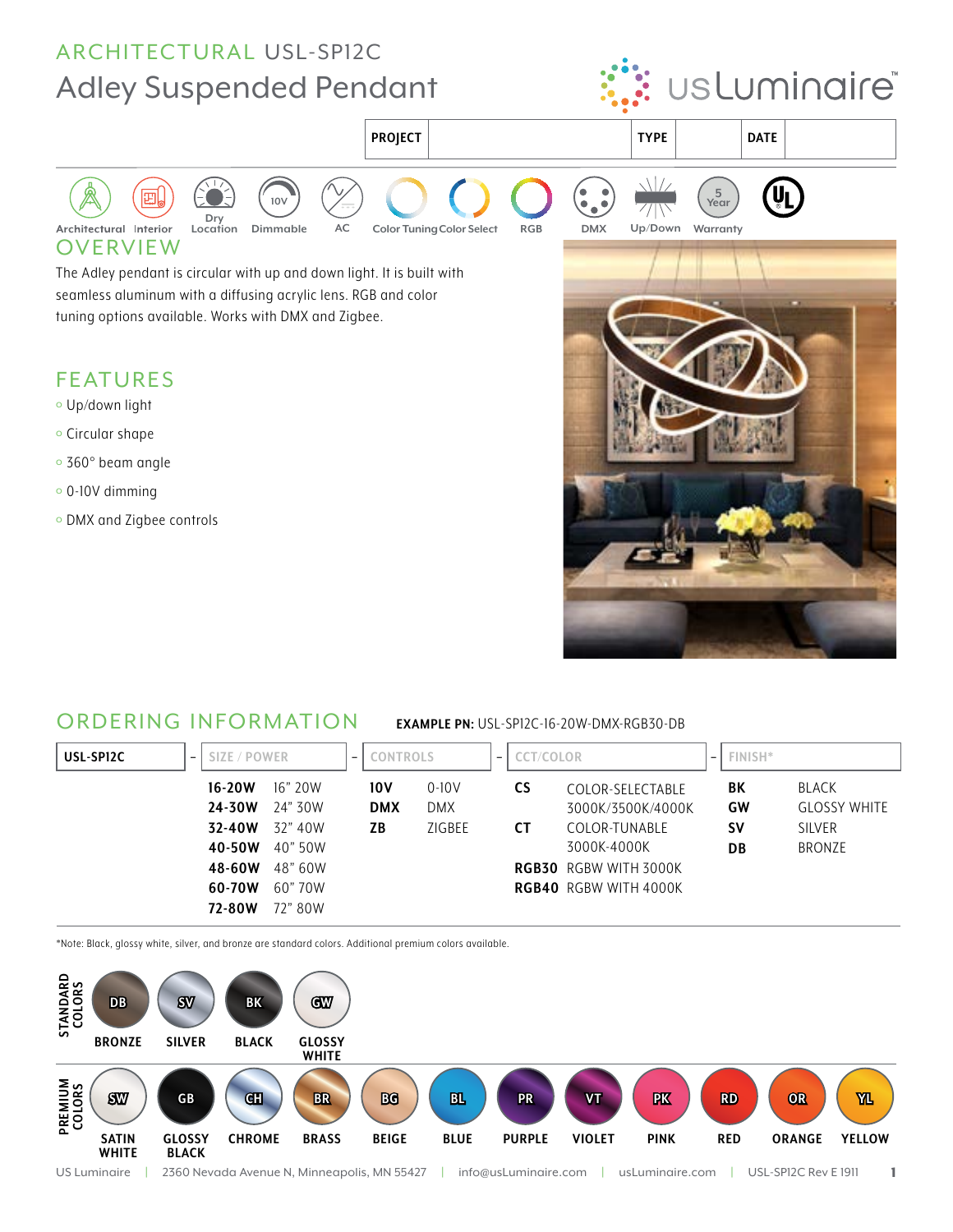

## SPECIFICATIONS

| <b>MODEL</b>     | <b>OPERATION</b><br><b>VOLTAGE</b> | <b>OPERATING</b><br><b>TEMPERATURE</b>                       | <b>RATED</b><br><b>LIFESPAN</b> | <b>CCT</b>                    | <b>CRI</b>      | <b>EFFICACY</b>        |
|------------------|------------------------------------|--------------------------------------------------------------|---------------------------------|-------------------------------|-----------------|------------------------|
| USL-SPI2C        | 100-277V AC                        | $-40^{\circ}$ F – 122°F<br>$-40^{\circ}$ C – 50 $^{\circ}$ C | 50,000 HOURS                    | 3000K-4000K<br><b>RGBW</b>    | $80+$           | 75-85 lm/W             |
| <b>MODEL</b>     |                                    | <b>POWER</b>                                                 |                                 | LUMENS $(\text{Im}) \pm 10\%$ | <b>EFFICACY</b> |                        |
|                  | <b>RING SIZE</b>                   | (W)                                                          | 3000K                           | 4000K                         | 5000K           | $(\text{Im}/\text{W})$ |
| USL-SP12C-16-20W | 16                                 | 20                                                           | 1,500                           | 1,600                         | 1,700           | $75 - 85$              |
| USL-SP12C-24-30W | 24                                 | 30                                                           | 2,350                           | 2,450                         | 2,550           | 78-85                  |
| USL-SP12C-32-40W | 32                                 | 40                                                           | 3,200                           | 3,300                         | 3,400           | 80-85                  |
| USL-SP12C-40-50W | 40                                 | 50                                                           | 4,050                           | 4,150                         | 4,250           | $81 - 85$              |
| USL-SPI2C-48-60W | 48                                 | 60                                                           | 4,900                           | 5,000                         | 5,100           | 82-85                  |
| USL-SPI2C-60-70W | 60                                 | 70                                                           | 5,550                           | 5,750                         | 5,950           | 79-85                  |
| USL-SPI2C-72-80W | 72                                 | 80                                                           | 6,350                           | 6,550                         | 6,800           | 79-85                  |

# DIMENSIONS

| <b>MODEL</b>            | D<br><b>DIAMETER</b> | WEIGHT     |
|-------------------------|----------------------|------------|
| USL-SP12C-16-20W        | 15 57 in             | $5.1$ lbs  |
| <b>USL-SP12C-24-30W</b> | 23.62 in             | $64$ lbs   |
| <b>USL-SP12C-32-40W</b> | 31 50 in             | 77 lbs     |
| <b>USL-SP12C-40-50W</b> | 29 37 in             | $90$ lbs   |
| <b>USL-SP12C-48-60W</b> | 47 74 in             | $10.4$ lbs |
| USL-SP12C-60-70W        | 59 06 in             | $13.0$ lbs |
| <b>USL-SP12C-72-80W</b> | 70 87 in             |            |

| <b>CANOPY</b>                     | A         | R<br><b>HEIGHT DIAMETER</b> |  |  |  |
|-----------------------------------|-----------|-----------------------------|--|--|--|
| 0-10V, COLOR<br><b>SELECTABLE</b> | $1.97$ in | 98 in                       |  |  |  |
| ZIGBEE, DMX                       | 2 76 in   | $11.81$ in                  |  |  |  |